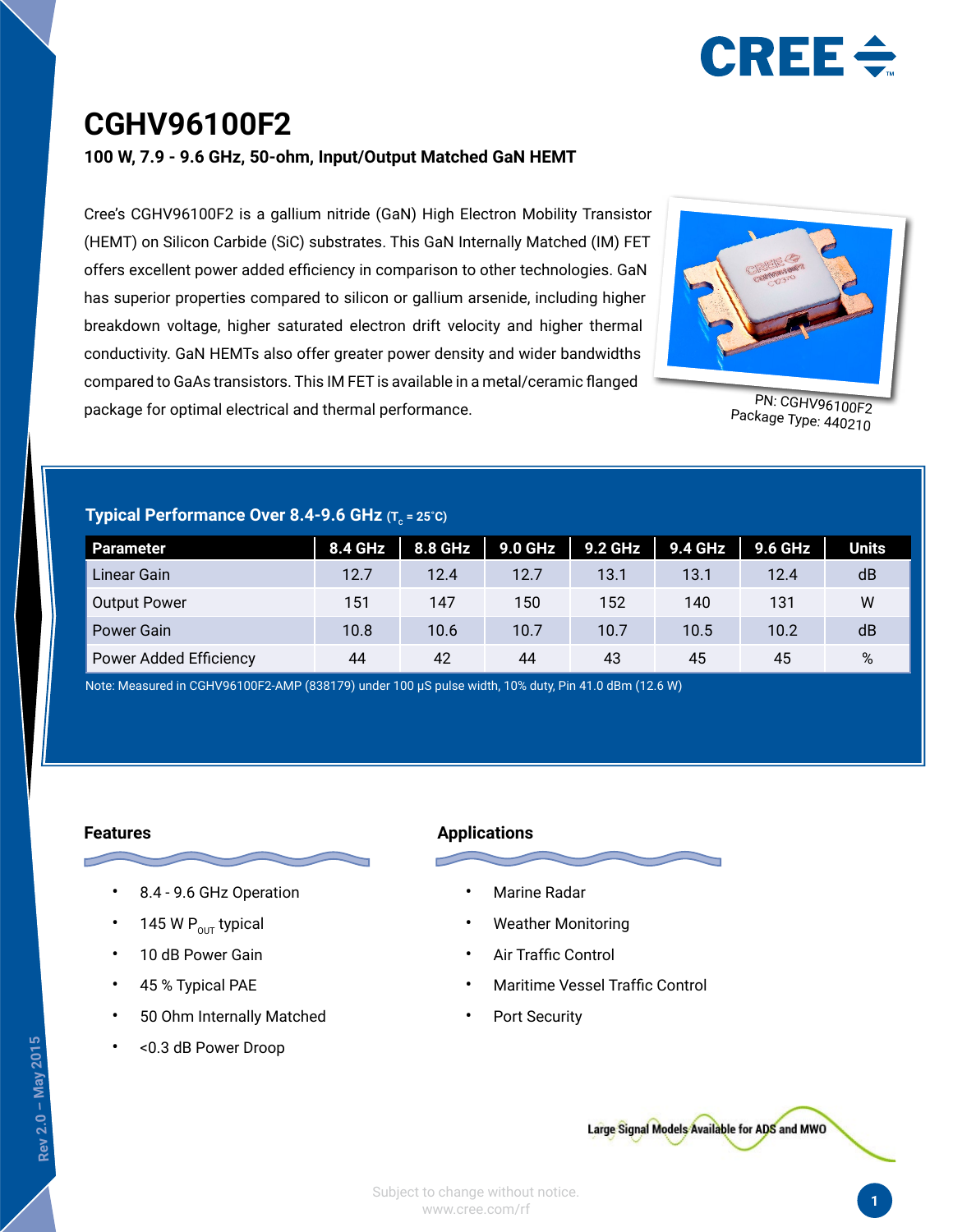# $CREE \div$

#### **Absolute Maximum Ratings (not simultaneous)**

| Parameter                               | Symbol                           | Rating        | <b>Units</b>  | <b>Conditions</b>                                                     |
|-----------------------------------------|----------------------------------|---------------|---------------|-----------------------------------------------------------------------|
| Drain-source Voltage                    | $V_{DSS}$                        | 100           | <b>Volts</b>  | $25^{\circ}$ C                                                        |
| Gate-source Voltage                     | $V_{GS}$                         | $-10, +2$     | <b>Volts</b>  | $25^{\circ}$ C                                                        |
| <b>Power Dissipation</b>                | $P_{DISS}$                       | 115.2 / 222.0 | Watts         | (CW / Pulse)                                                          |
| Storage Temperature                     | $T_{\rm src}$                    | $-65, +150$   | °С            |                                                                       |
| <b>Operating Junction Temperature</b>   |                                  | 225           | °С            |                                                                       |
| Maximum Drain Current <sup>1</sup>      | <b>DMAX</b>                      | 12            | Amps          |                                                                       |
| Maximum Forward Gate Current            | $\mathsf{I}_{\mathsf{GMAX}}$     | 28.8          | mA            | $25^{\circ}$ C                                                        |
| Soldering Temperature <sup>2</sup>      | $T_{\rm s}$                      | 245           | °С            |                                                                       |
| <b>Screw Torque</b>                     | τ                                | 40            | in-oz         |                                                                       |
| Thermal Resistance, Junction to Case    | $R_{\rm \scriptscriptstyle 0JC}$ | 0.73          | $\degree$ C/W | Pulse Width = 100 $\mu$ s, Duty Cycle = 10%, 85°C,<br>$P_{p} = 173 W$ |
| Thermal Resistance, Junction to Case    | $R_{\rm \scriptscriptstyle 0JC}$ | 1.07          | $\degree$ C/W | CW, 85°C, $P_{\text{DISS}} = 115.2 W$                                 |
| Case Operating Temperature <sup>3</sup> | $T_c$                            | $-40, +150$   | °С            |                                                                       |

Note:

<sup>1</sup> Current limit for long term reliable operation.

2 Refer to the Application Note on soldering at http://www.cree.com/rf/document-library

3 See also, the Power Dissipation De-rating Curve on Page 9.

#### **Electrical Characteristics (Frequency = 9.6 GHz unless otherwise stated; T<sub>c</sub> = 25°C)**

| <b>Characteristics</b>                | Symbol                      | Min.                     | Typ.              | Max.                     | <b>Units</b>   | <b>Conditions</b>                                                                              |
|---------------------------------------|-----------------------------|--------------------------|-------------------|--------------------------|----------------|------------------------------------------------------------------------------------------------|
| <b>DC Characteristics<sup>1</sup></b> |                             |                          |                   |                          |                |                                                                                                |
| <b>Gate Threshold Voltage</b>         | $V_{GS(TH)}$                | $-3.8$                   | $-3.0$            | $-2.3$                   | $\mathsf{V}$   | $V_{DS}$ = 10 V, I <sub>D</sub> = 28.8 mA                                                      |
| <b>Gate Quiscent Voltage</b>          | $V_{GS(Q)}$                 | $\overline{\phantom{0}}$ | $-2.7$            |                          | $\vee$         | $V_{\text{ns}}$ = 40 V, I <sub>n</sub> = 1000 mA                                               |
| Saturated Drain Current <sup>2</sup>  | $I_{DS}$                    | 21.0                     | 26.0              |                          | $\overline{A}$ | $V_{\text{ns}}$ = 6.0 V, V <sub>GS</sub> = 2.0 V                                               |
| Drain-Source Breakdown Voltage        | $V_{BD}$                    | 100                      | $\qquad \qquad -$ | —                        | V              | $V_{\text{gs}}$ = -8 V, I <sub>p</sub> = 28.8 mA                                               |
| RF Characteristics <sup>3</sup>       |                             |                          |                   |                          |                |                                                                                                |
| Small Signal Gain                     | S <sub>21</sub>             | 10.5                     | 12.4              |                          | dB             | $V_{DD}$ = 40 V, I <sub>DO</sub> = 1000 mA, P <sub>IN</sub> = -20 dBm                          |
| Input Return Loss 1                   | <b>S11</b>                  | $\overline{\phantom{0}}$ | $-5.2$            | $-2.8$                   | dB             | $V_{\text{DD}}$ = 40 V, I <sub>po</sub> = 1000 mA, P <sub>IN</sub> = -20 dBm,<br>8.4 - 9.4 GHz |
| Input Return Loss 2                   | S <sub>11</sub>             | $\qquad \qquad -$        | $\qquad \qquad -$ | $-3.3$                   | dB             | $V_{DD}$ = 40 V, I <sub>DO</sub> = 1000 mA, P <sub>IN</sub> = -20 dBm,<br>$9.4 - 9.6$ GHz      |
| <b>Output Return Loss</b>             | <b>S22</b>                  | -                        | $-12.3$           | $-6.0$                   | dB             | $V_{DD}$ = 40 V, I <sub>DO</sub> = 1000 mA, P <sub>IN</sub> = -20 dBm                          |
| Power Output <sup>3,4</sup>           | $\mathsf{P}_{\mathsf{OUT}}$ | 100                      | 131.0             | $\overline{\phantom{m}}$ | W              | $V_{DD}$ = 40 V, I <sub>DO</sub> = 1000 mA, P <sub>IN</sub> = 41 dBm                           |
| Power Added Efficiency <sup>3,4</sup> | PAE                         | 30                       | 45                | -                        | %              | $V_{DD}$ = 40 V, I <sub>DO</sub> = 1000 mA, P <sub>IN</sub> = 41 dBm                           |
| Power Gain <sup>3,4</sup>             | $P_{G}$                     | $\overline{\phantom{m}}$ | 10.2              |                          | dB             | $V_{DD}$ = 40 V, I <sub>DO</sub> = 1000 mA, P <sub>IN</sub> = 41 dBm                           |
| <b>Output Mismatch Stress</b>         | <b>VSWR</b>                 | -                        |                   | 5:1                      | $\Psi$         | No damage at all phase angles, $V_{nn}$ = 40 V, $I_{nn}$ = 1000 mA,                            |

#### Notes:

1 Measured on-wafer prior to packaging.

2 Scaled from PCM data.

3 Measured in CGHV96100F2-AMP (838179) under 100 µS pulse width, 10% duty

4 Fixture loss de-embedded using the following offsets: Frequency = 9.6 GHz. Input = 0.5 dB and Output = 0.5 dB.

Copyright © 2013 - 2015 Cree, Inc. All rights reserved. The information in this document is subject to change without notice. Cree and the Cree logo are<br>registered trademarks of Cree, Inc. Other trademarks, product and co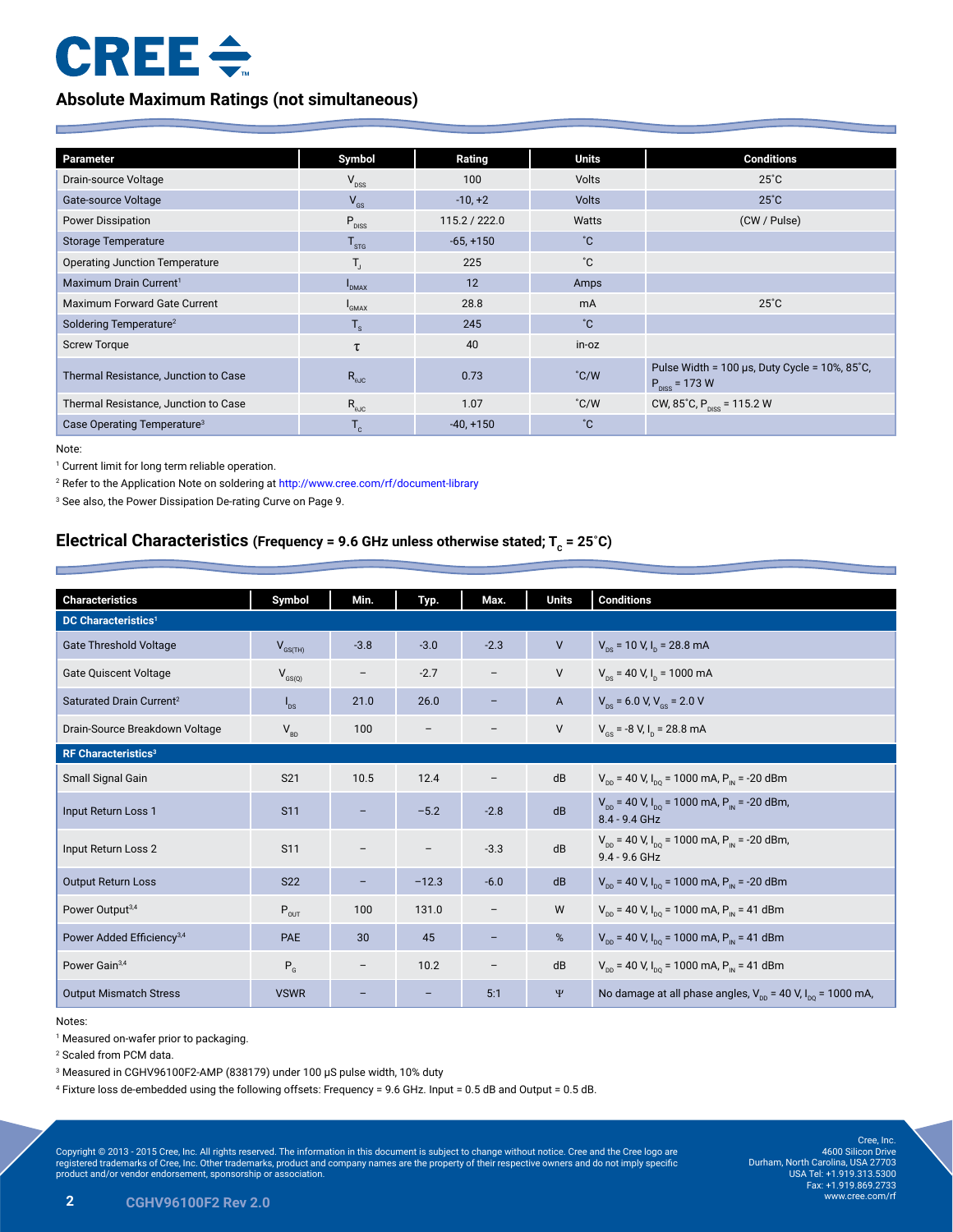







Copyright © 2013 - 2015 Cree, Inc. All rights reserved. The information in this document is subject to change without notice. Cree and the Cree logo are<br>registered trademarks of Cree, Inc. Other trademarks, product and co

Cree, Inc. 4600 Silicon Drive Durham, North Carolina, USA 27703 USA Tel: +1.919.313.5300 Fax: +1.919.869.2733 www.cree.com/rf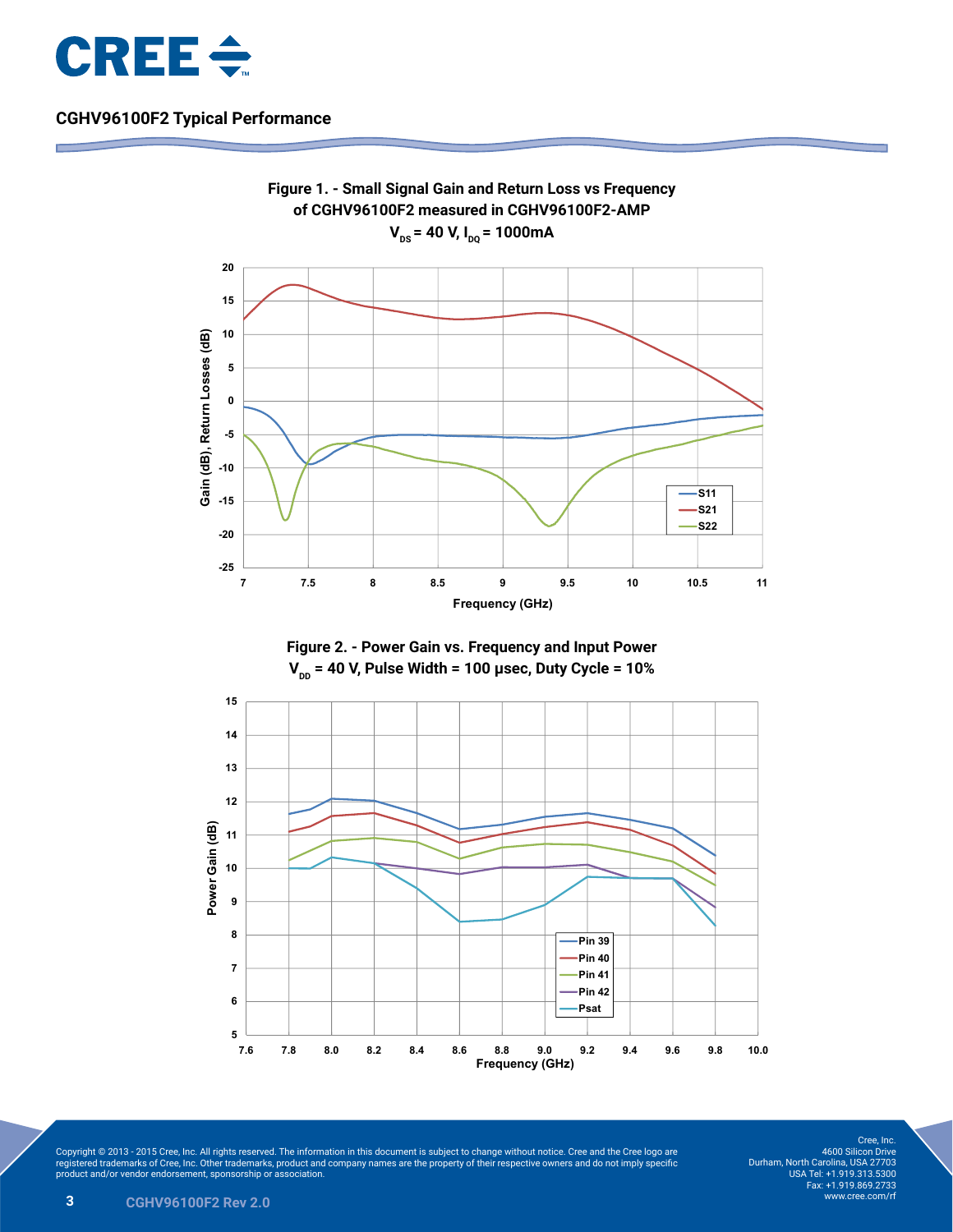



**Figure 3. - Output Power vs. Input Power V** $_{\text{DD}}$  **= 40 V, Pulse Width = 100 µsec, Duty Cycle = 10%** 

Copyright © 2013 - 2015 Cree, Inc. All rights reserved. The information in this document is subject to change without notice. Cree and the Cree logo are<br>registered trademarks of Cree, Inc. Other trademarks, product and co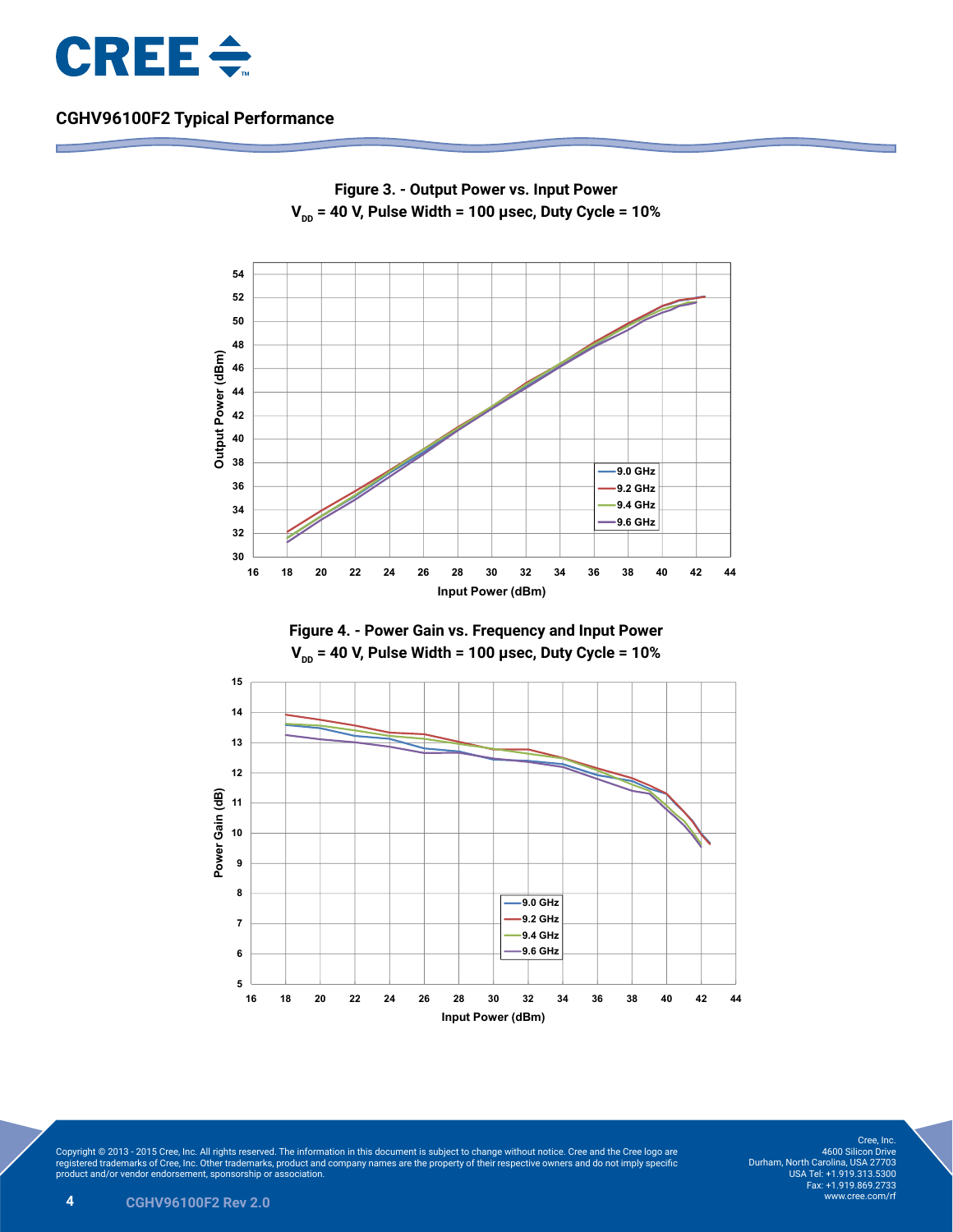



Copyright © 2013 - 2015 Cree, Inc. All rights reserved. The information in this document is subject to change without notice. Cree and the Cree logo are<br>registered trademarks of Cree, Inc. Other trademarks, product and co

Cree, Inc. 4600 Silicon Drive Durham, North Carolina, USA 27703 USA Tel: +1.919.313.5300 Fax: +1.919.869.2733 www.cree.com/rf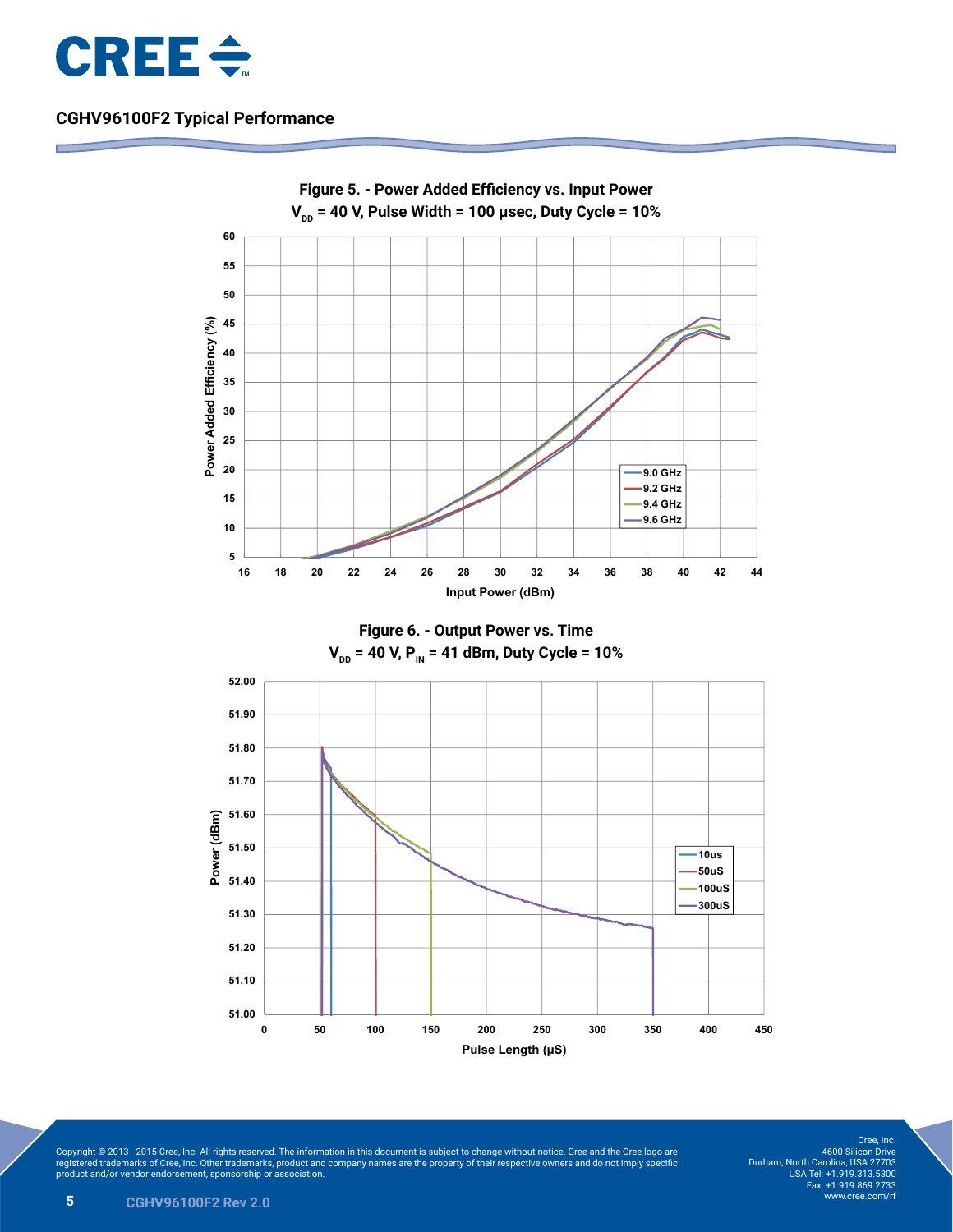









Copyright © 2013 - 2015 Cree, Inc. All rights reserved. The information in this document is subject to change without notice. Cree and the Cree logo are<br>registered trademarks of Cree, Inc. Other trademarks, product and co

Cree, Inc. 4600 Silicon Drive Durham, North Carolina, USA 27703 USA Tel: +1.919.313.5300 Fax: +1.919.869.2733 www.cree.com/rf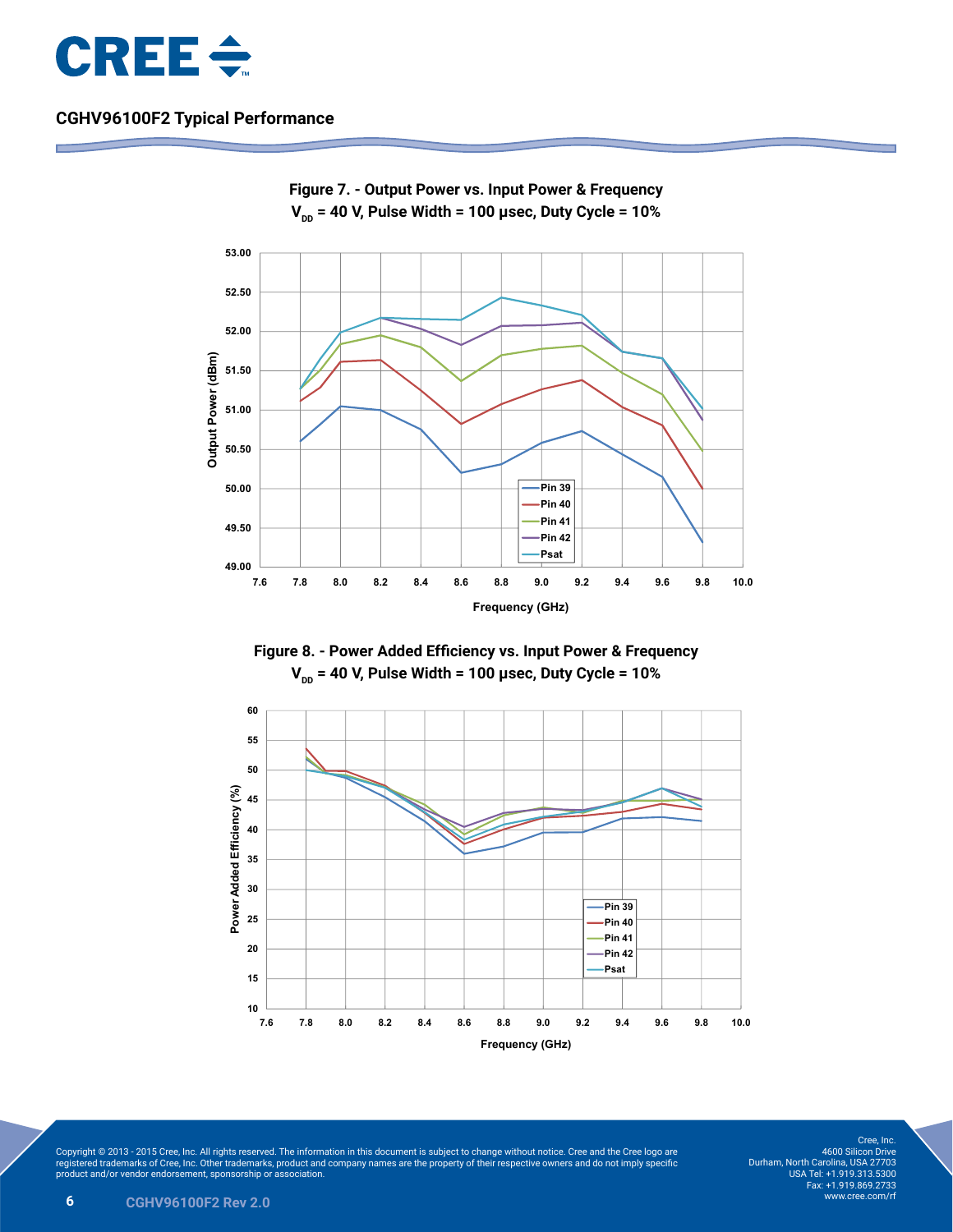

#### **CGHV96100F2-AMP Demonstration Amplifier Circuit Bill of Materials**

| <b>Designator</b>                | <b>Description</b>                                                     | Qty            |
|----------------------------------|------------------------------------------------------------------------|----------------|
| R1                               | RES, 47 OHM +/-1%, 1/16 W, 0603, SMD                                   | 1              |
| C1, C11                          | CAP, 1.6pF, +/- 0.1 pF, 200V, 0402, ATC 600L                           | $\mathfrak{p}$ |
| C <sub>2</sub> , C <sub>12</sub> | CAP, 1.0pF, +/- 0.1 pF, 200V, 0402 ATC 600L                            | $\mathfrak{p}$ |
| C3, C13                          | CAP, 10 pF +/-5%, 0603, ATC                                            | $\overline{2}$ |
| C4, C14                          | CAP, 470 pF +/-5%, 100 V, 0603                                         | $\mathfrak{p}$ |
| C5, C15                          | CAP, 33,000 pF, 0805, 100 V, X7R                                       | $\overline{2}$ |
| C <sub>6</sub>                   | CAP, 10 uF, 16 V, TANTALUM                                             | 1              |
| C <sub>18</sub>                  | CAP, 470 uF +/-20%, ELECTROLYTIC                                       | $\mathbf{1}$   |
| J1, J2                           | CONNECTOR, SMA, PANEL MOUNT JACK, FLANGE,<br>4-HOLE, BLUNT POST, 20MIL | $\mathcal{P}$  |
| J3                               | CONNECTOR, HEADER, RT>PLZ .1CEN LK 9POS                                |                |
| J <sub>4</sub>                   | CONNECTOR, SMB, STRAIGHT JACK                                          | 1              |
|                                  | PCB, TEST FIXTURE, TACONICS RF35P, 20 MIL THK,<br>440210 PKG           | 1              |
|                                  | 2-56 SOC HD SCREW 1/4 SS                                               | $\overline{4}$ |
|                                  | #2 SPLIT LOCKWASHER SS                                                 | $\overline{4}$ |
| Q1                               | CGHV96100F2                                                            | 1              |

#### **CGHV96100F2-AMP Demonstration Amplifier Circuit**



Copyright © 2013 - 2015 Cree, Inc. All rights reserved. The information in this document is subject to change without notice. Cree and the Cree logo are<br>registered trademarks of Cree, Inc. Other trademarks, product and co

Cree, Inc. 4600 Silicon Drive Durham, North Carolina, USA 27703 USA Tel: +1.919.313.5300 Fax: +1.919.869.2733 www.cree.com/rf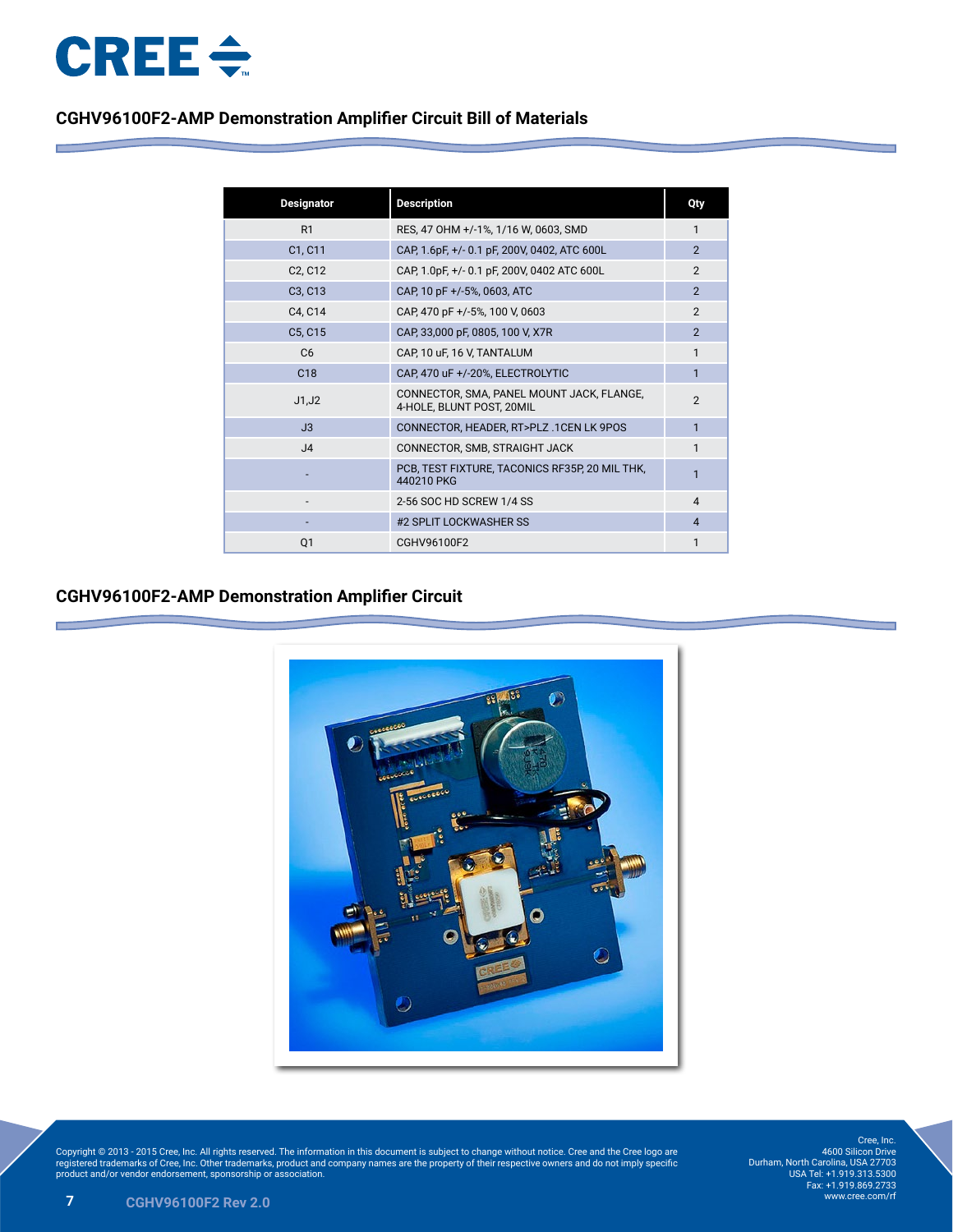

#### **CGHV96100F2-AMP Demonstration Amplifier Circuit Schematic**



#### **CGHV96100F2-AMP Demonstration Amplifier Circuit Outline**



Copyright © 2013 - 2015 Cree, Inc. All rights reserved. The information in this document is subject to change without notice. Cree and the Cree logo are<br>registered trademarks of Cree, Inc. Other trademarks, product and co

Cree, Inc. 4600 Silicon Drive Durham, North Carolina, USA 27703 USA Tel: +1.919.313.5300 Fax: +1.919.869.2733 www.cree.com/rf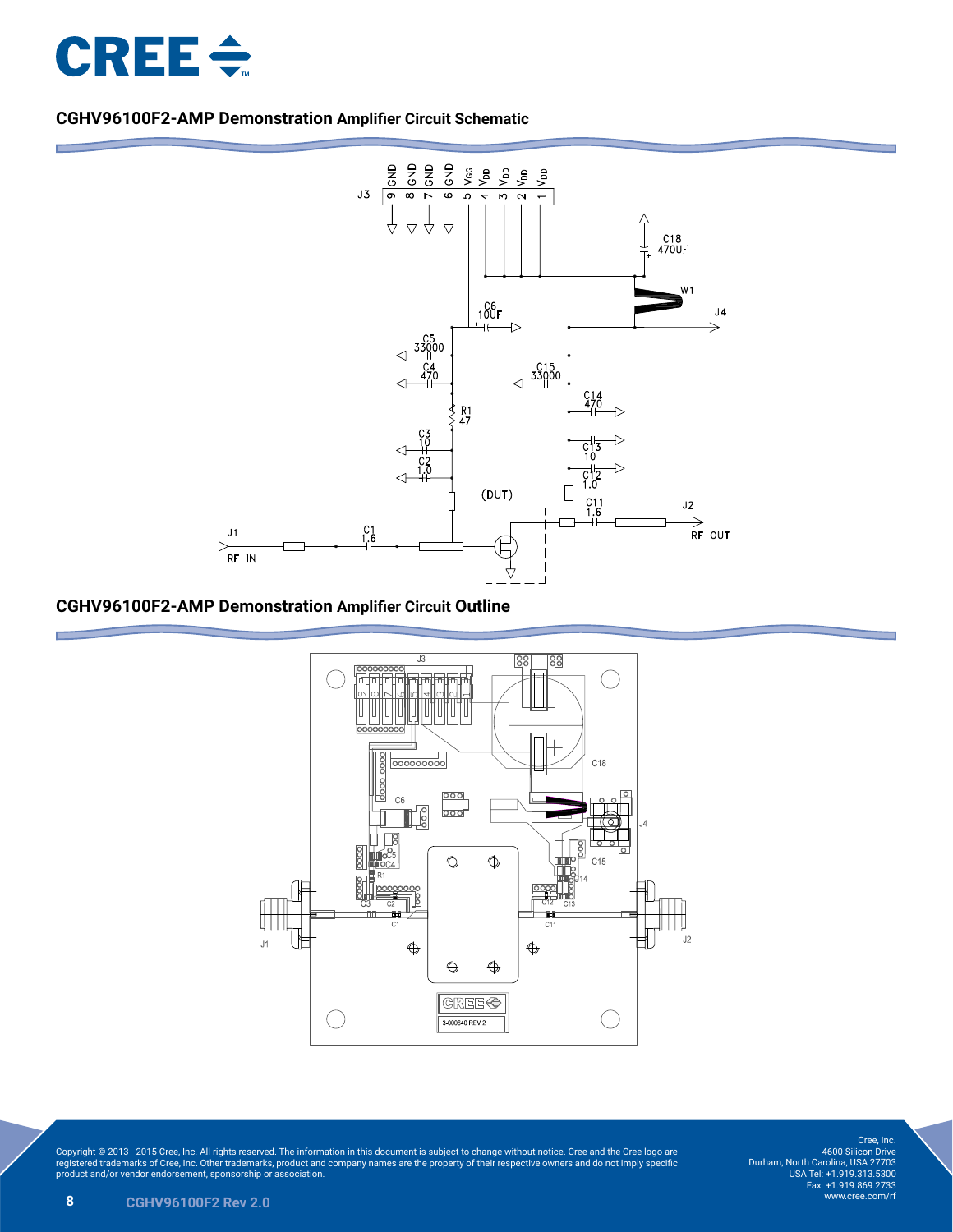

### **CGHV96100F2 Power Dissipation De-rating Curve**



**Power dissipation derating curve vs. Max Tcase**





#### **CGHV96100F2 Transient Curve**

Copyright © 2013 - 2015 Cree, Inc. All rights reserved. The information in this document is subject to change without notice. Cree and the Cree logo are<br>registered trademarks of Cree, Inc. Other trademarks, product and co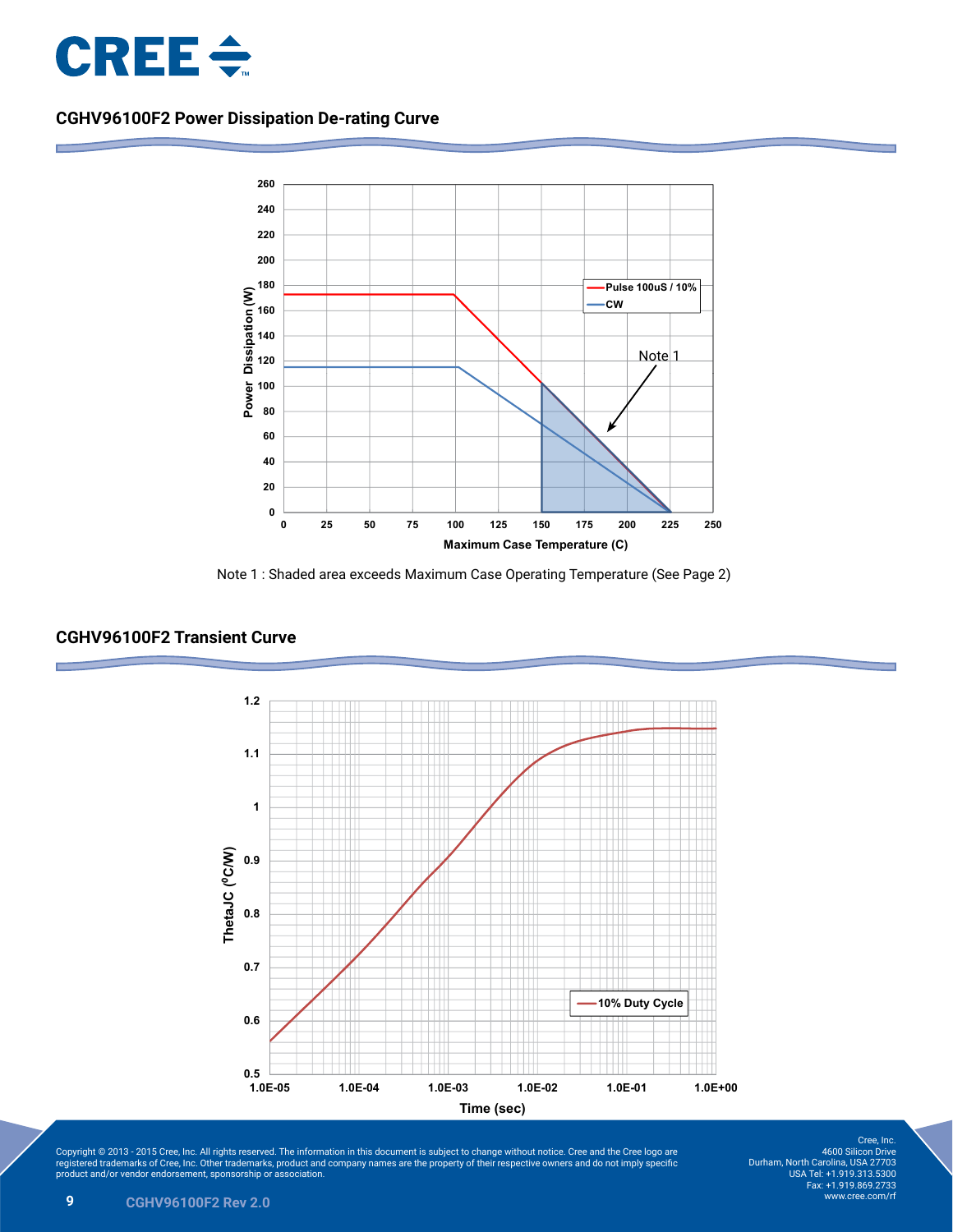

#### **Product Dimensions CGHV96100F2 (Package Type — 440210)**

- NOTES: (UNLESS OTHERWISE SPECIFIED)
- 1. INTERPRET DRAWING IN ACCORDANCE WITH ANSI Y14.5M-2009
- 2. ADHESIVE FROM LID MAY EXTEND A MAXIMUM OF .020 BEYOND EDGE OF LID
- 3. LID MAY BE MISALIGNED TO THE BODY OF PACKAGE BY A MAXIMUM OF  $.008$  IN ANY DIRECTION
- 4. ALL PLATED SURFACES ARE GOLD OVER NICKEL





Copyright © 2013 - 2015 Cree, Inc. All rights reserved. The information in this document is subject to change without notice. Cree and the Cree logo are<br>registered trademarks of Cree, Inc. Other trademarks, product and co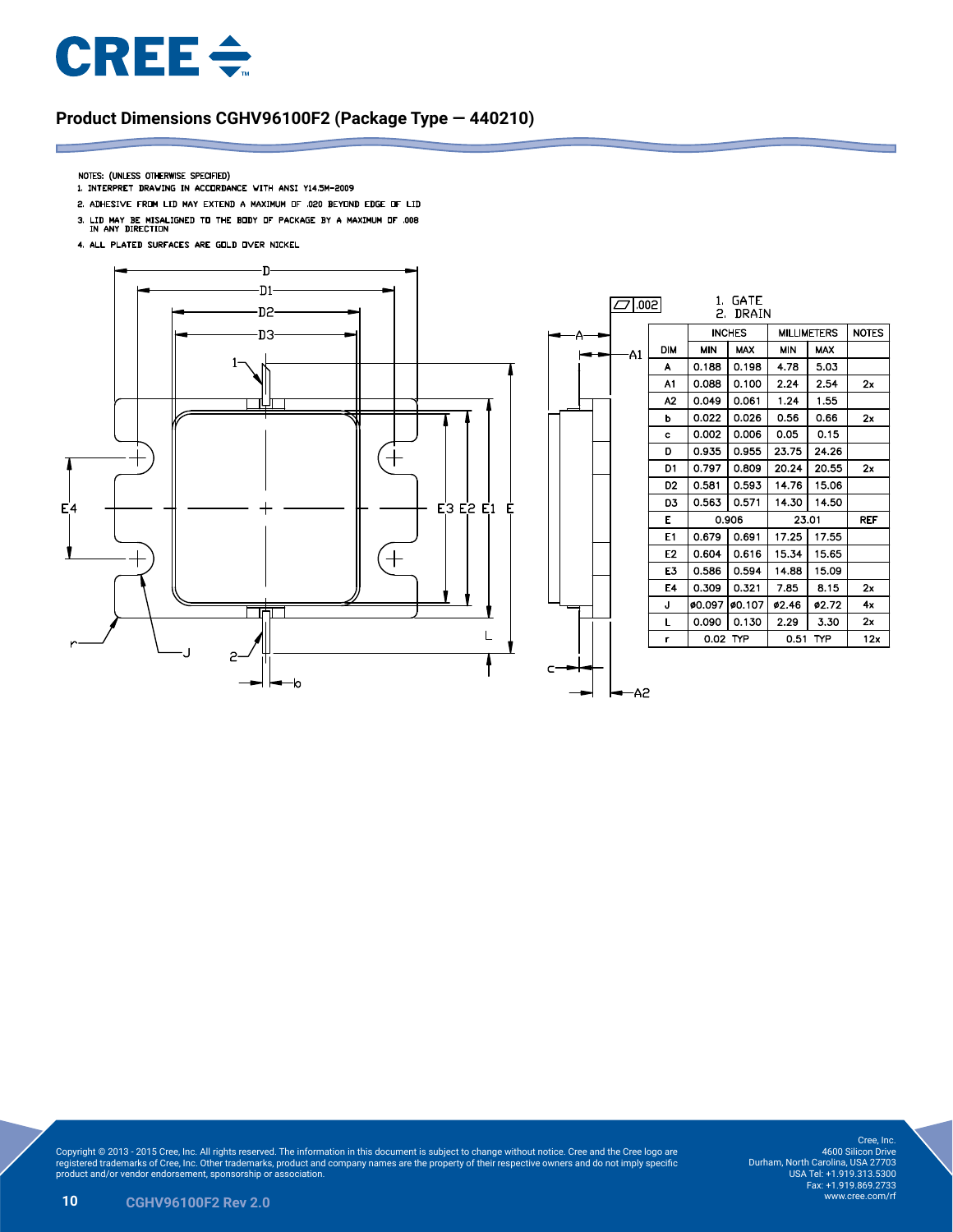

**Part Number System**



| Parameter                    | Value  | <b>Units</b> |
|------------------------------|--------|--------------|
| Upper Frequency <sup>1</sup> | 9.6    | GHz          |
| Power Output                 | 100    | w            |
| Package                      | Flange | -            |

**Table 1.**

**Note1:** Alpha characters used in frequency code indicate a value greater than 9.9 GHz. See Table 2 for value.

| <b>Character Code</b> | <b>Code Value</b>                  |  |  |
|-----------------------|------------------------------------|--|--|
| $\overline{A}$        | $\mathbf 0$                        |  |  |
| B                     | 1                                  |  |  |
| C                     | $\overline{2}$                     |  |  |
| D                     | 3                                  |  |  |
| E                     | $\overline{4}$                     |  |  |
| F                     | 5                                  |  |  |
| G                     | 6                                  |  |  |
| H                     | $\overline{7}$                     |  |  |
| J                     | 8                                  |  |  |
| K                     | 9                                  |  |  |
| Examples:             | $1A = 10.0$ GHz<br>$2H = 27.0$ GHz |  |  |

**Table 2.**

Copyright © 2013 - 2015 Cree, Inc. All rights reserved. The information in this document is subject to change without notice. Cree and the Cree logo are<br>registered trademarks of Cree, Inc. Other trademarks, product and co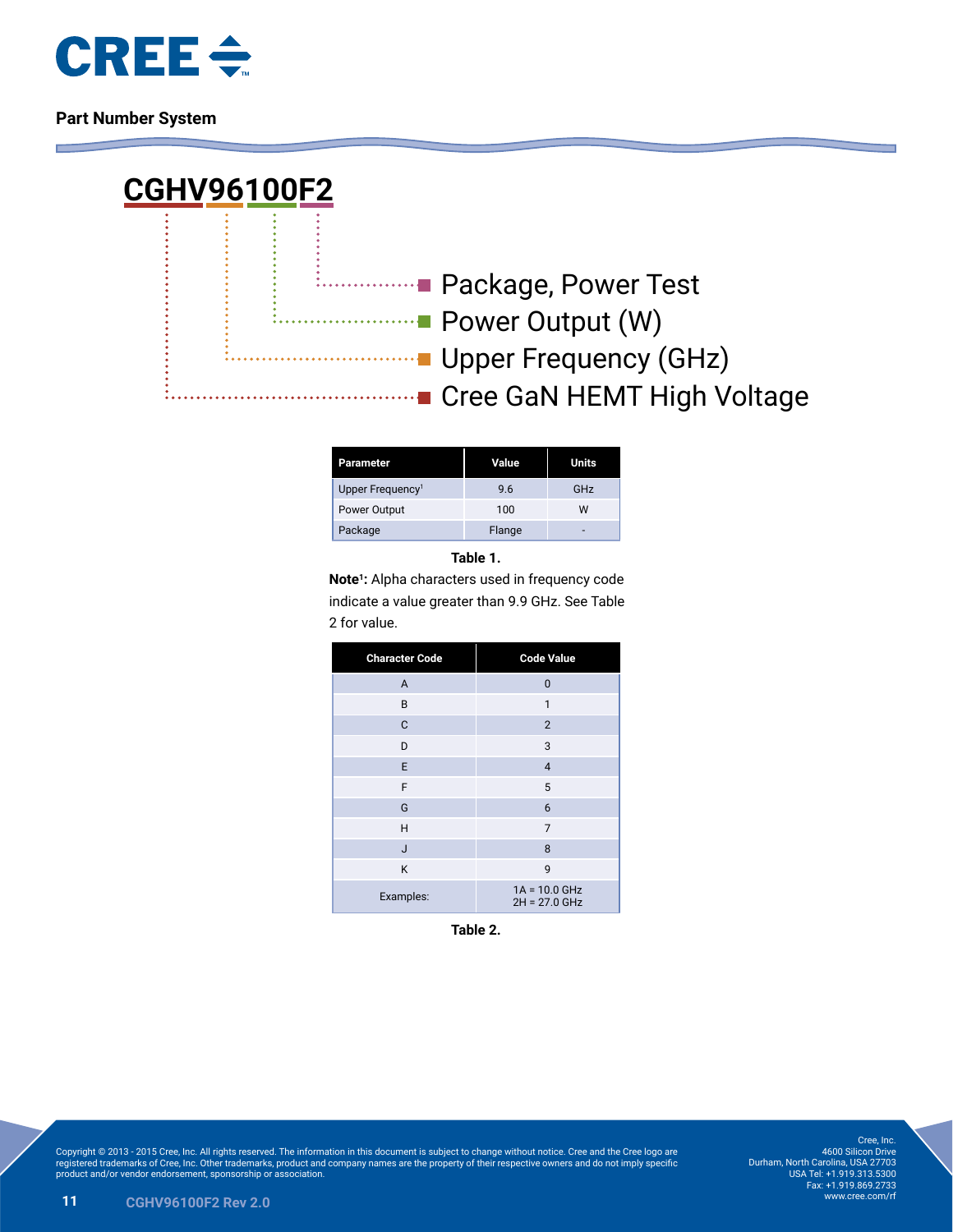

E

**Contract Contract** 

#### **Product Ordering Information**

| <b>Order Number</b> | <b>Description</b>               | <b>Unit of Measure</b> | Image |
|---------------------|----------------------------------|------------------------|-------|
| CGHV96100F2         | <b>GaN HEMT</b>                  | Each                   |       |
| CGHV96100F2-TB      | <b>GaN HEMT</b>                  | Each                   |       |
| CGHV96100F2-AMP     | Test board without GaN HEMT      | Each                   |       |
| CGHV96100F2-JMT     | Delivered in a JEDEC Matrix tray | TBD parts / tray       |       |

Copyright © 2013 - 2015 Cree, Inc. All rights reserved. The information in this document is subject to change without notice. Cree and the Cree logo are<br>registered trademarks of Cree, Inc. Other trademarks, product and co

Cree, Inc. 4600 Silicon Drive Durham, North Carolina, USA 27703 USA Tel: +1.919.313.5300 Fax: +1.919.869.2733 www.cree.com/rf

**The Company's Service**